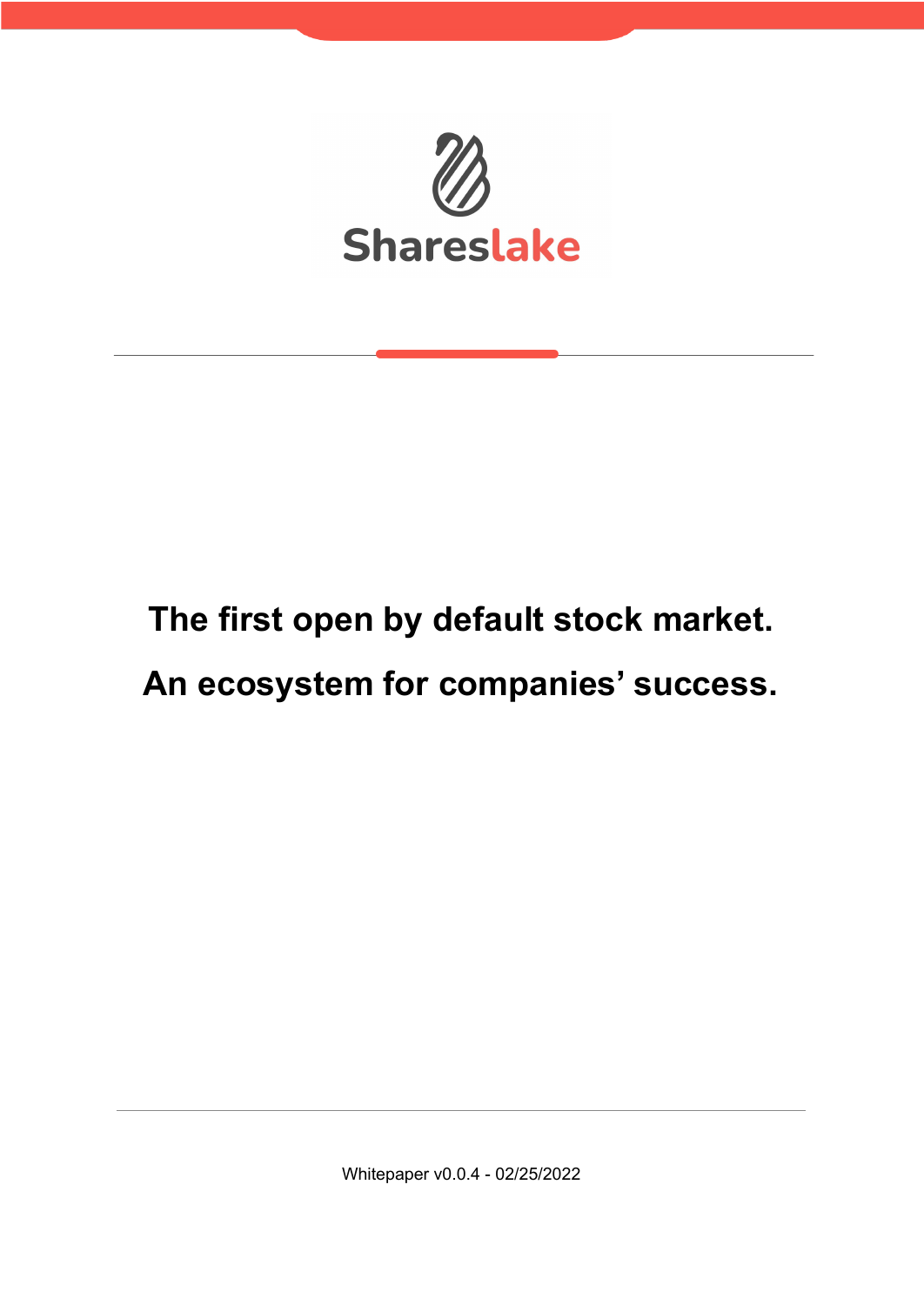### <span id="page-1-0"></span>Index

#### [Index](#page-1-0)

**[Introduction](#page-2-0)** 

Shareslake Base Coin: [Redeemable](#page-4-0) (RED)

**[Validation](#page-7-0) Pools** 

Shareslake Native [Companies](#page-8-0)

[Shareslake](#page-9-0) Economy

Public [Companies](#page-9-1) Rewards Avoiding Fraudulent [Transactions](#page-11-0) Free of [Fees](#page-11-1)

[Shareslake](#page-13-0) Stock Exchange

[Shareslake](#page-14-0) Ecosystem

**[Notes](#page-15-0)** 

[Risks](#page-15-1)

**[References](#page-15-2)**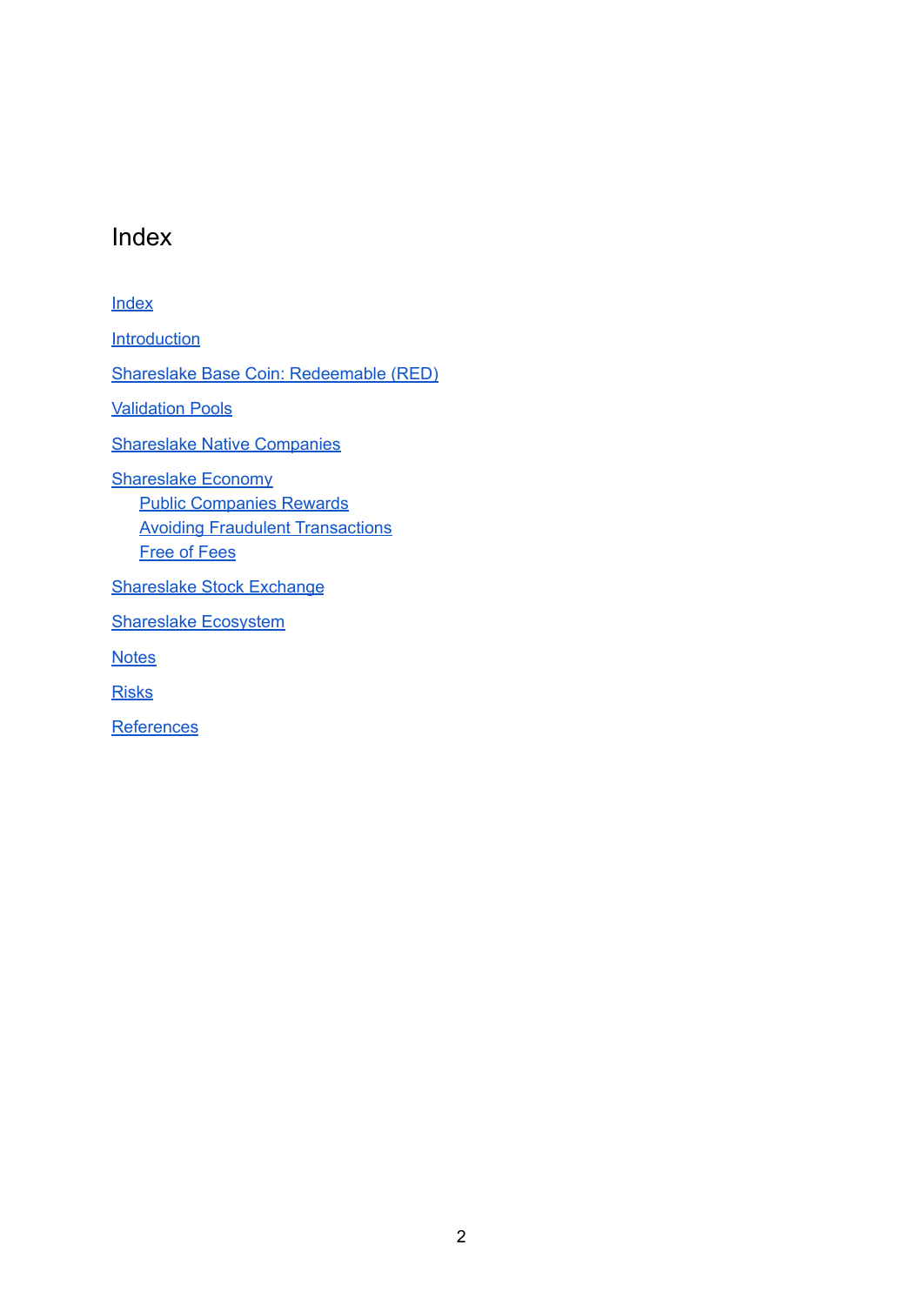#### <span id="page-2-0"></span>Introduction

The current stock markets are closed systems designed to be operated by intermediate entities that are set between investors and the market itself. That approach incurs various fees and commissions that investors must lead with and a deficient flow of the capital from the investors to intermediate entities instead of companies.

Shareslake focuses on providing more funds to companies and getting rid of all the barriers that keep the average person from investing.

The **Shareslake's ecosystem** is focused on providing the tools to businesses to extremely simplify their financial management.

Both combined, the Shareslake network and ecosystem are the best environment a company can join for its own success.

Shareslake is based on blockchain technology which forces an **open system free of intermediaries** and **total transaction transparency**.

The Shareslake protocol not only helps **to remove all commissions and fees that investors used to pay**, but also it provides **periodical funds for companies** in exchange for the usability and investing capabilities of the **Redeemable**, the Shareslake's base coin.

Shareslake is an auto-sufficient ecosystem managed by the Shareslake team that **benefits every single person,** whether operating on it or helping to operate it, with the objective of increasing the probability of success of the companies that will change our world.

**Anyone can become an operator** of the Shareslake network or ecosystem getting a benefit from it.

Shareslake was designed around the concept that, if you can exchange the coin by something that generates more value by itself, the coin has a real value. It was also born as the solution to the following reasoning:

When you buy shares of a company in the current markets, does that directly benefit the target company? Your commissions will go to intermediate entities and the price you pay will go to the current owner of the stock, i.e. another investor.

It could be argued that a company gets benefits indirectly because the stock price could go up a bit and then the company could sell some of its shares at the highest price. But in that scenario, the company has to get rid of a part of the company itself, so, after all, there is no direct benefit. Also, a company could emit new shares at that high price, but it will be decreasing the value of the current shares.

So, to benefit from the secondary market, a company has to actively issue, sell and buy back their shares, distracting them from its actual objective, which could be a good product or service.

The fact that the company shares are traded evidences that the company has real value, the shares are traded based on the investor's belief that it will produce a net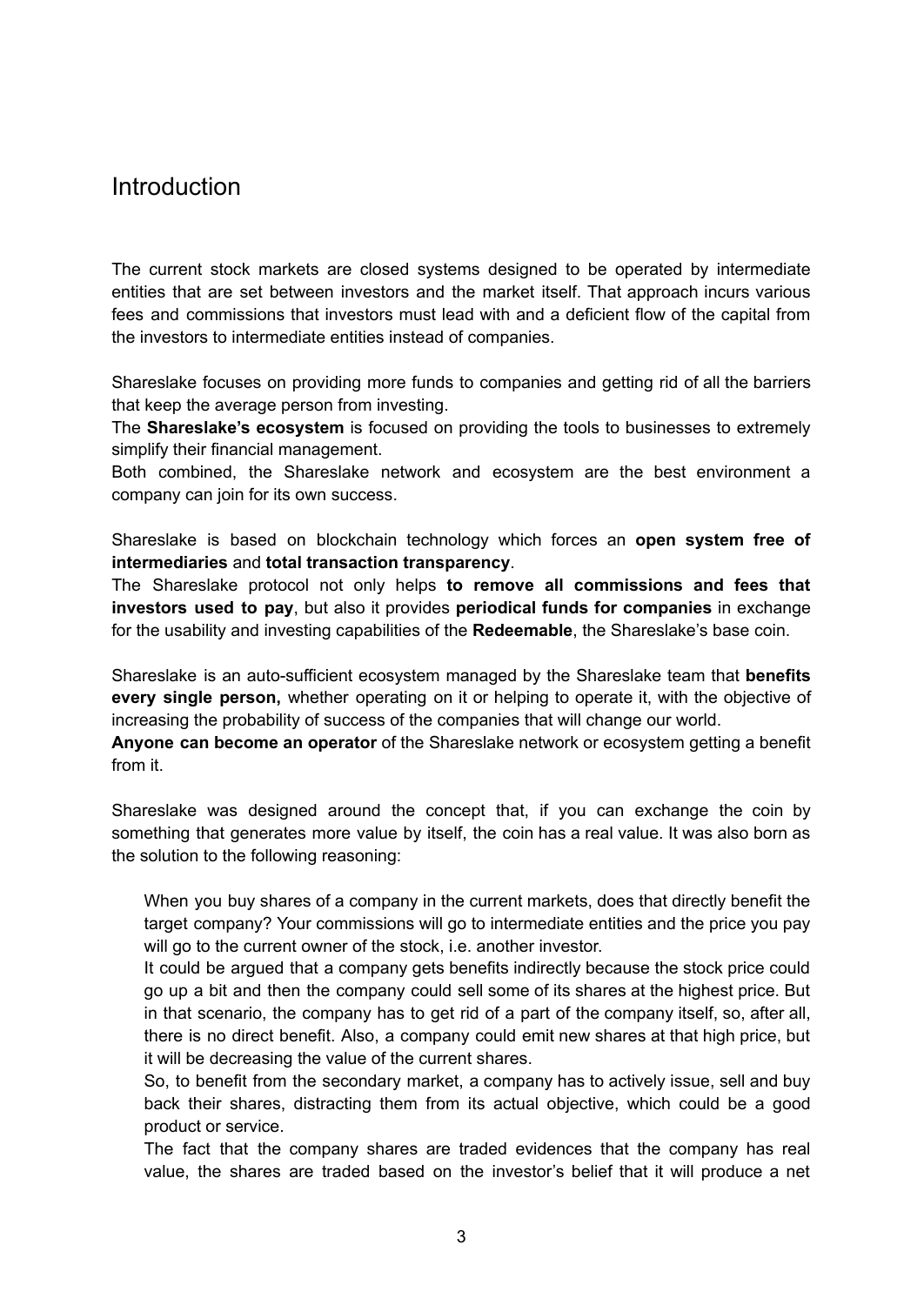benefit so that trade should represent a direct fund for the company, to contribute to its success, which should be the ultimate reason of the market's existence.

An investor gives money to a company to help them reach the target of being profitable, if the investor's trades do not affect the company funds, the market loses its sense.

That's the reason why Shareslake was designed in a way that, when an **investor trades** some shares of a company, the target **company obtains a direct benefit** from that operation. **The more trades, the more benefit a company obtains** compared with the rest of the companies, creating a competitive environment of trying to generate the highest value.

To fully understand the content that will be detailed during this document, we suggest reading the [presentation](https://www.shareslake.com/wp-content/uploads/2022/01/Presentation1.pdf) document in order to keep in mind the list of problems solved by Shareslake and how every problem is solved, as well as a global vision of the whole project.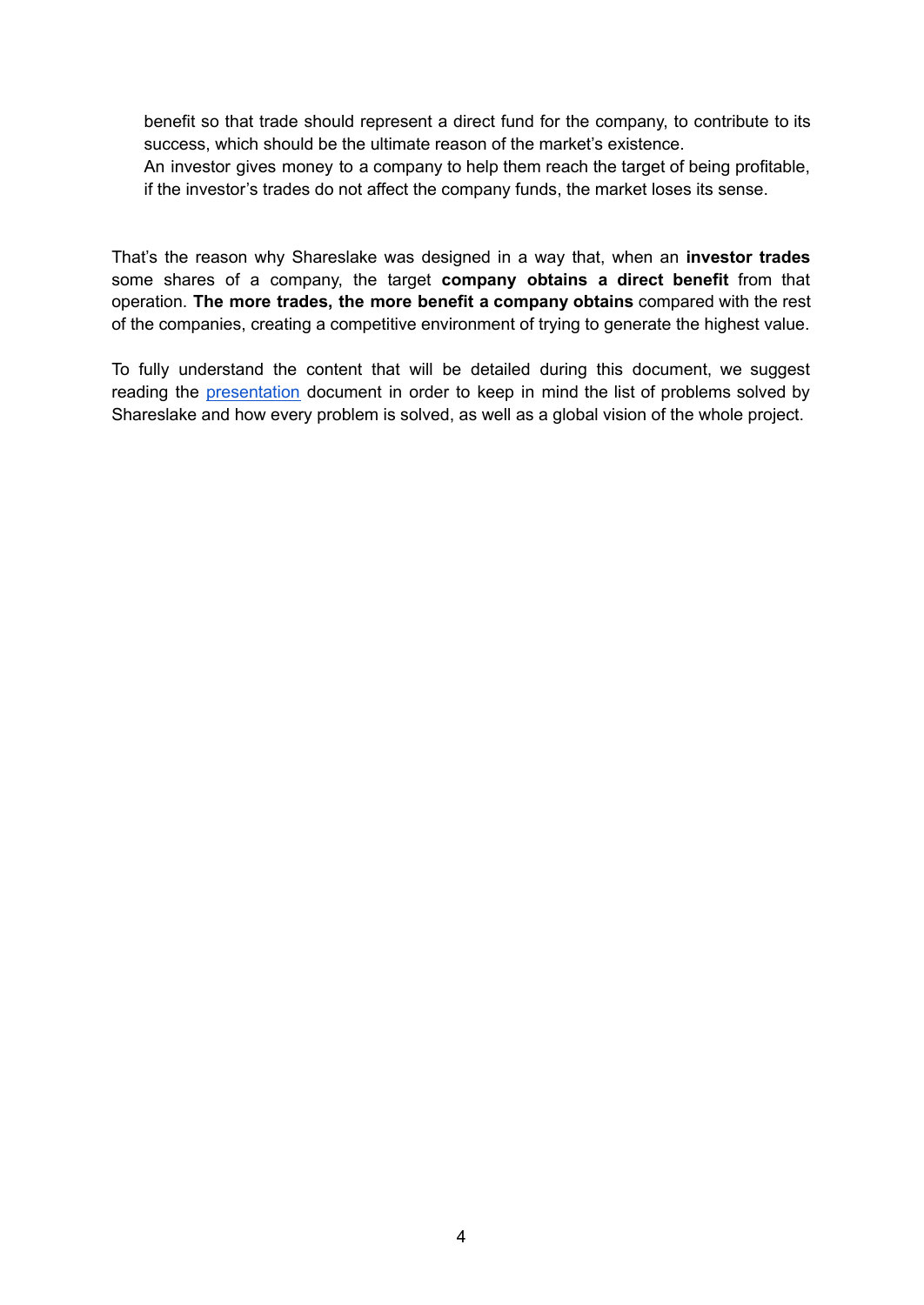# <span id="page-4-0"></span>Shareslake Base Coin: Redeemable (RED)

The Shareslake base coin can be used to redeem (or be exchanged by) real securities that live into the network, thus it is called **Redeemable (RED).**

Unlike other networks like BSC, where uncollateralized assets are tokenized (i.e. fake assets) that do not give investor rights to their owners, the Shareslake network will contain the real asset, that will be trading into the Shareslake Stock Exchange, providing their investors with full investor's rights. These real assets will be exchangeable by Redeemables.

The **Redeemable** will not be finite, instead, a small and decreasing inflation rate will exist. Such minting will be managed by the Shareslake's network protocol, which will generate a fixed number of RED every certain period, and it cannot be generated in any other way (but it can be burned).

An inflation rate is a necessary component in an economy to encourage people to use the currency. Decreasing such inflation rate year after year helps to consolidate the Redeemable as a currency during the first years and stabilizes inflation at a low rate to preserve its value once it is established as a currency.

The ideal inflation rate for an economy is considered to be 2%. RED is designed to reach that rate for its 40 birthday going down to 1% for its eighty years. From there on, we can consider it established, but it will continue going down.

**The inflation will start around 8.3% and for the year 20, it will be 3%**. Those rates are conceived to allow **people to easily beat them by just staking Redeemables into stake pools**, so even though there is an inflation rate, people's money can be preserved over time. (See [Validation](#page-7-0) Pools)

Shareslake divides the time into epochs, an epoch lasts 432000 seconds\*. After each epoch, a fixed amount of Redeemables is created. The inflation rate of an epoch is always lower than in the previous one since the existing number of Redeemable will be greater and the amount of newly generated Redeemables is always the same.

*\* Note that it is similar to the Cardano epoch, this is because the Shareslake Network is based on the Ouroboros Praos protocol like the Cardano network. We aim to provide full integration with tools in the Cardano ecosystem (Wallets, Smart Contracts, block explorers, etc.).*

The initial quantity of Redeemables in circulation is 10 million. Every epoch 12328.76712 Redeemables will be added to the existing circulation. Those values have been calculated to achieve the explained inflation rates, and they also fit in reaching a 100 million supply in 100 years.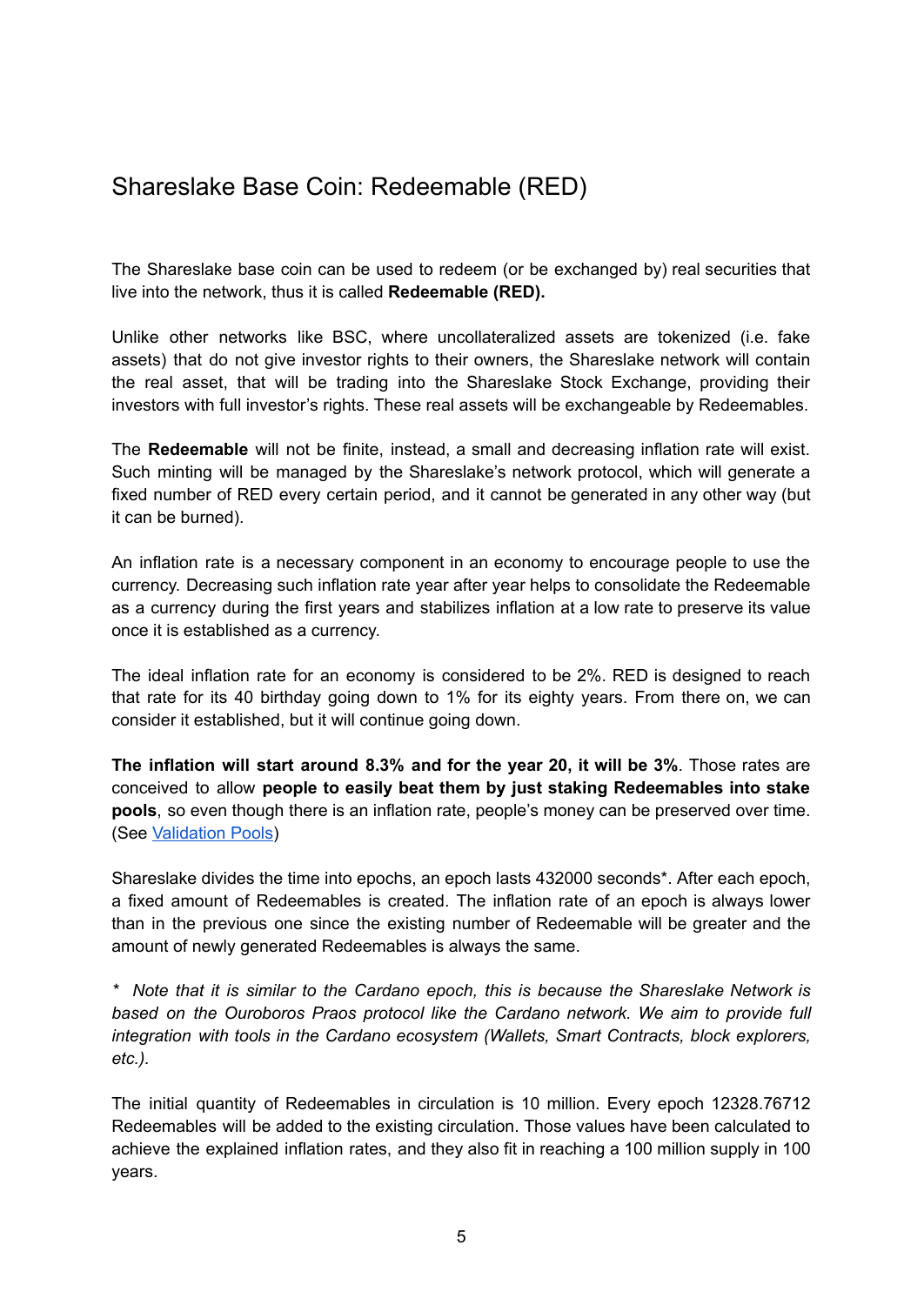The following formula can be used to calculate the inflation rate at the end of the year *x*:

$$
y = \frac{k}{10000000 + kx}
$$

$$
k = 900000
$$

$$
x \ge 1
$$

Below is a graph that represents the inflation rate per year according to the above formula:



The amount of Redeemables **generated by inflation** will be used to reward the companies providing RED with **usability** and **investment capacity,** to cover the investors' network fees and the Shareslake's team. Also, the Shareslake's network protocol by design will also distribute the new Redeemables between staking pools. The distribution is done as follows\*:

- **98%** to cover investors' fees and as public companies reward.
- **2%** will be distributed to the Shareslake's team. This, in principle, could seem high but note this is the way that the Shareslake's team (not only developers) gets the necessary resources to continue building and improving the network, deal with legal regulations in different countries, attract new companies, and develop the Shareslake ecosystem.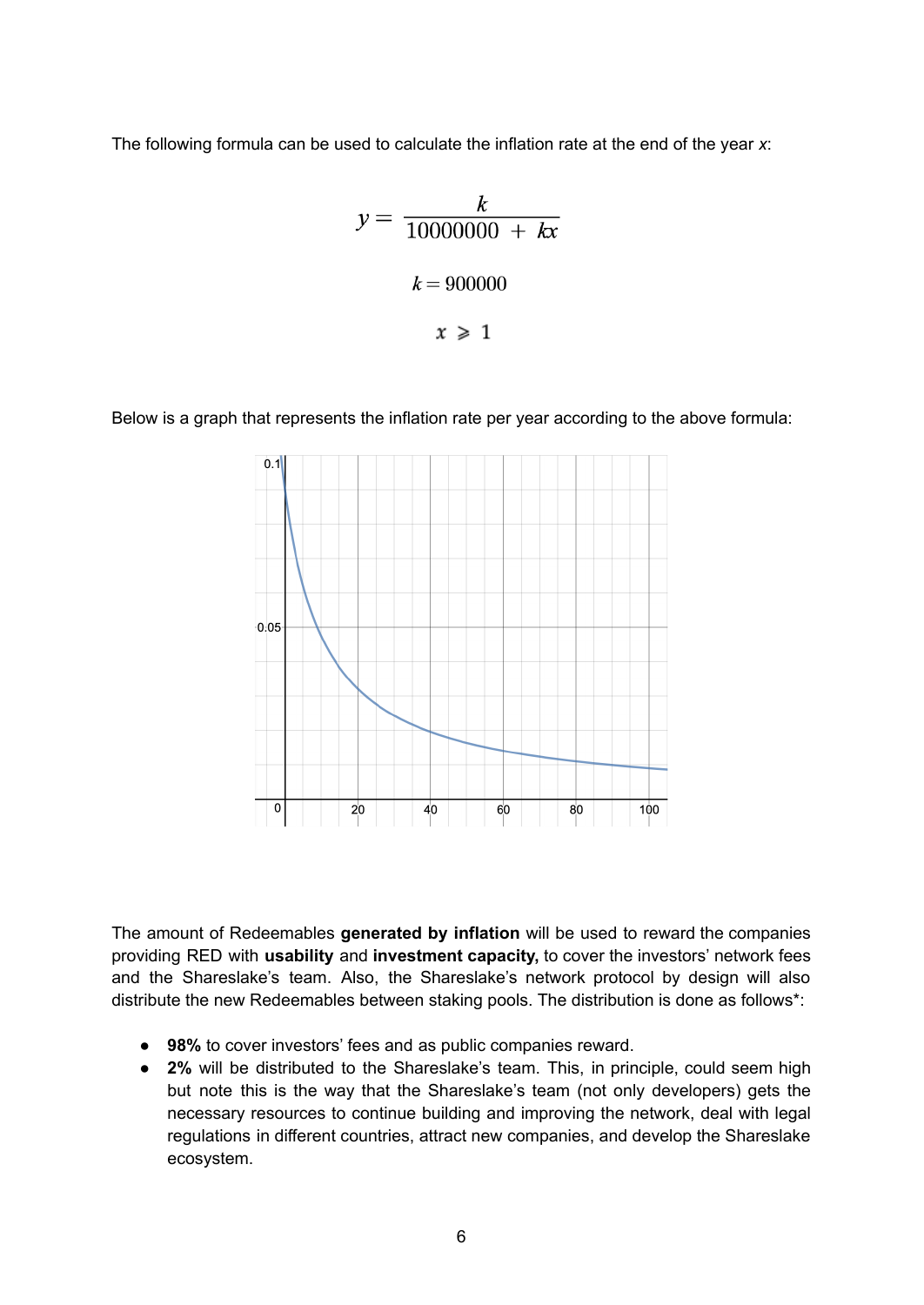*\* These percentages could be modified in the future depending on how the project evolves to make allocation fairer.*

The **10 million initial supply** will be distributed as follows:

- **8 million RED** to be sold during 3 initial batches according to the following rules:
	- **First batch (pre-sale)**: **2.6 million** will be sold into the Cardano network at an exchange rate of 2,34 RED per ADA. This is calculated to raise 1 million euros at an ADA price of 0.90 euros, as it is at 16:00 January 25th, 2022 (the previous day of the pre-sale). This will allow the subsistence of the development team during the initial phase and the will be also used to deal with legal stuff. This batch **will be released through a Cardano smart contract as a direct purchase available on the official Shareslake webpage.** These tokens will be migrated with an equivalence of 1 to 1 once the Shareslake network is released.
	- **Second batch**: **2.6 million** will be sold, doubling the price of the RED that is already in circulation from the first batch, at a minimum of **0.77 €** per RED. The second batch **will be released once the Shareslake Network is launched**. This batch will allow us to expand the team and the resources dedicated to continuing building and improving the network and the ecosystem.
	- **Third batch**: **2.8 million** will be sold, doubling the value of the RED in circulation from previous batches, at a minimum of **1.5 €** per RED. The third batch will be released **once the first company issues its shares** into the Shareslake network.
- **2 million RED** for the Shareslake's team. That will be created once the Shareslake network is released.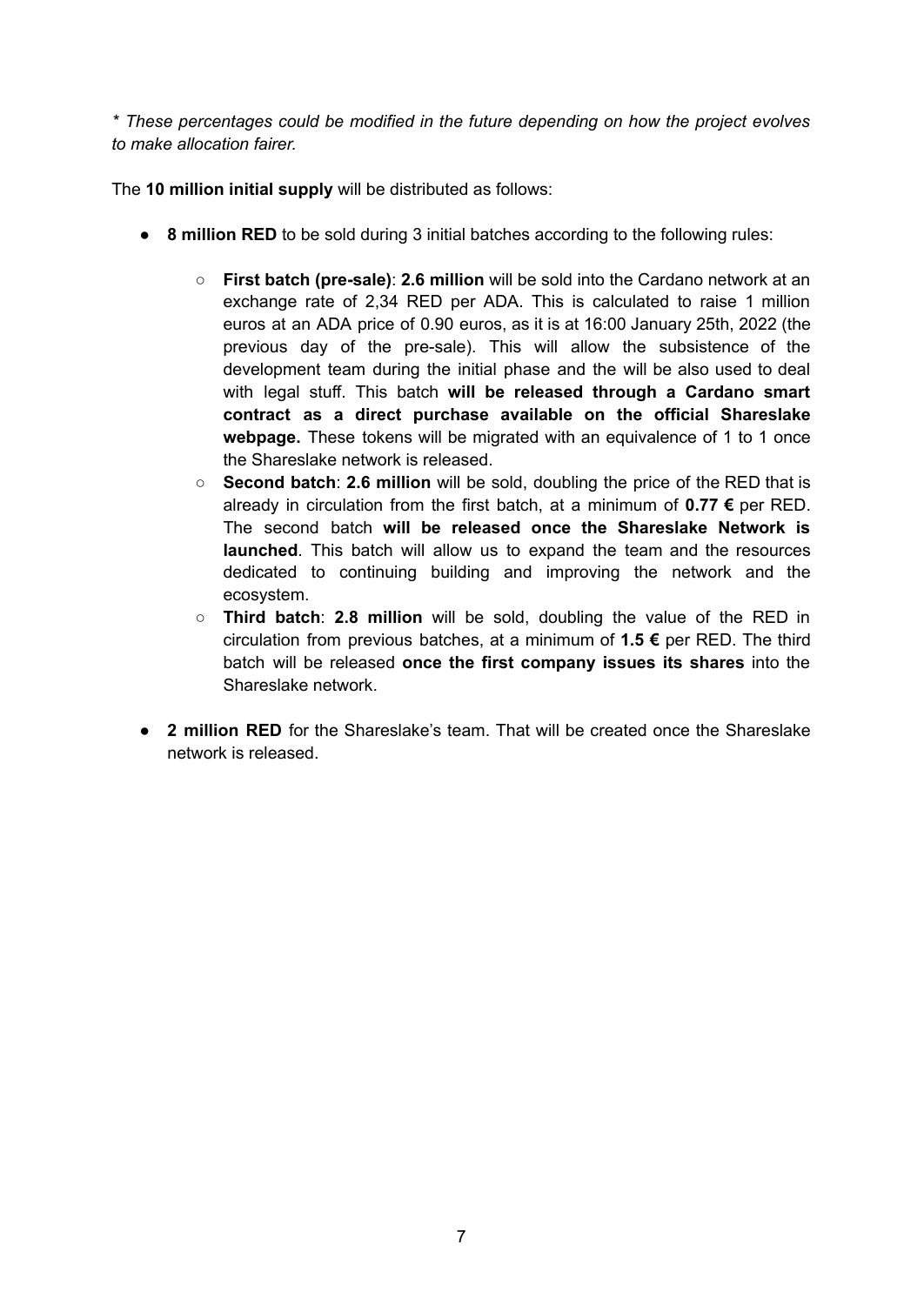## <span id="page-7-0"></span>Validation Pools

A validation pool is an entity that validates transactions, pushing blocks to the blockchain. To encourage validation, the network fees are earned by validation pools.

The validations are done using a Proof of Stake, which requires much fewer resources than the Proof of Work used by Bitcoin or Ethereum. The number of blocks that a validation pool will validate depends proportionally on the number of RED it has stacked. Thus, the more RED in the stack, the more fees it will collect from validating transactions.

It is important to note that stacking the Redeemable does not prevent its owner from using the funds. When stacking Redeemables what you are actually adding to the pool is like a lottery ticket, it is not the real Redeemable. The more lottery tickets in a pool, the more likely the pool will be elected to validate a new block and obtain the fees for that block.

Anyone can create a node as part of the Shareslake network and start validating transactions to obtain rewards at any time, there is **not** a minimum amount of RED to do it.

We use the Ouroboros Praos protocol for consensus, so deploying a validator pool is exactly the same process as other networks using the same protocol, like Cardano.

Any transaction on the Shareslake Network requires a fee. Thanks to those fees, as we explained in the **[Shareslake](#page-9-0) economy** section, the inflation is also distributed between validation pools. Remember this happens because to refund the fees to public company investors, new transactions are needed with their associated fees, which will be paid using the inflation itself. The network operators can get up to 50% of the inflation.

The fees do not directly go to the validation pool producing the block. They will be temporarily pooled and they will be distributed between all the pools that created blocks during the epoch so the cost of having a node validating transactions is always covered to all members of the network.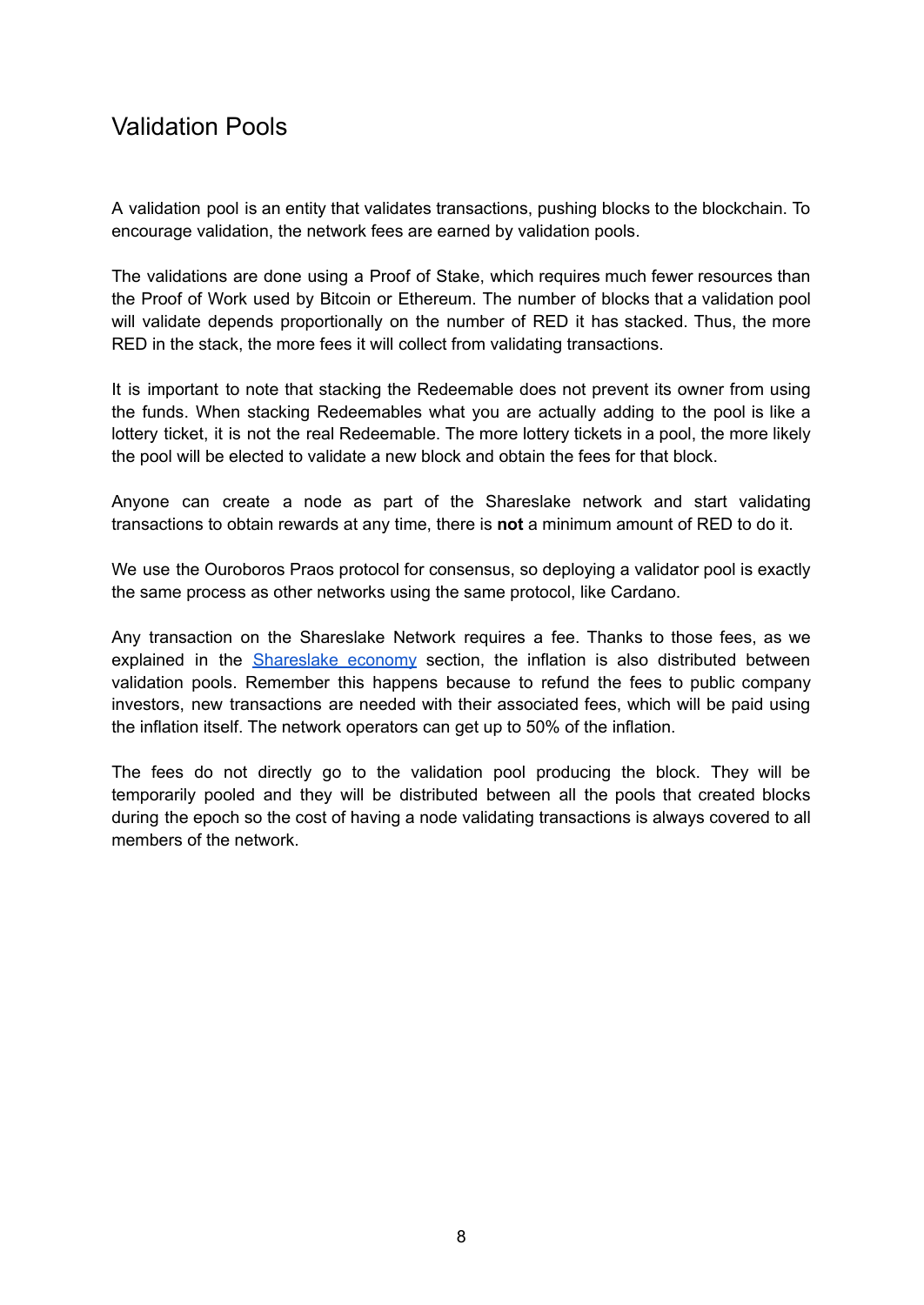# <span id="page-8-0"></span>Shareslake Native Companies

Any company either private or public can join the network by itself at any moment to take advantage of the ecosystem.

In order to become public, thus obtain funds from inflation and provide the free trading privilege to their investors a company has to provide RED with usability and investment capacity:

- 1. **Investment capacity**: Their shares are issued directly into the Shareslake Network, providing their owners full investor rights. Those shares are bought using RED, so RED can be exchanged for something that potentially produces more value. This also implies the following:
	- The company has to distribute dividends using Redeemables between its Shareholders (when distributing them). Some smart contracts will be created to easily perform these kinds of tasks.
	- The company has to save its financial audited data every 3/6 months, as well as the annual results, into the blockchain in a standard format. This makes the data easy to be processed by third-party tools, like serving a standard API for DeFi applications making use of real shares.
- 2. **Usability**: They accept RED as payment for their products or services. Providing RED with the capability of being used for buying daily stuff.

The usability is not limited to the provided by the companies but it is also provided by the network itself, since you can use RED to execute smart contracts into the Shareslake network, either for financial transactions, signing real-world deals, etc.

A business will be verified by the Shareslake team to try to ensure that a company listed as public is not a scam.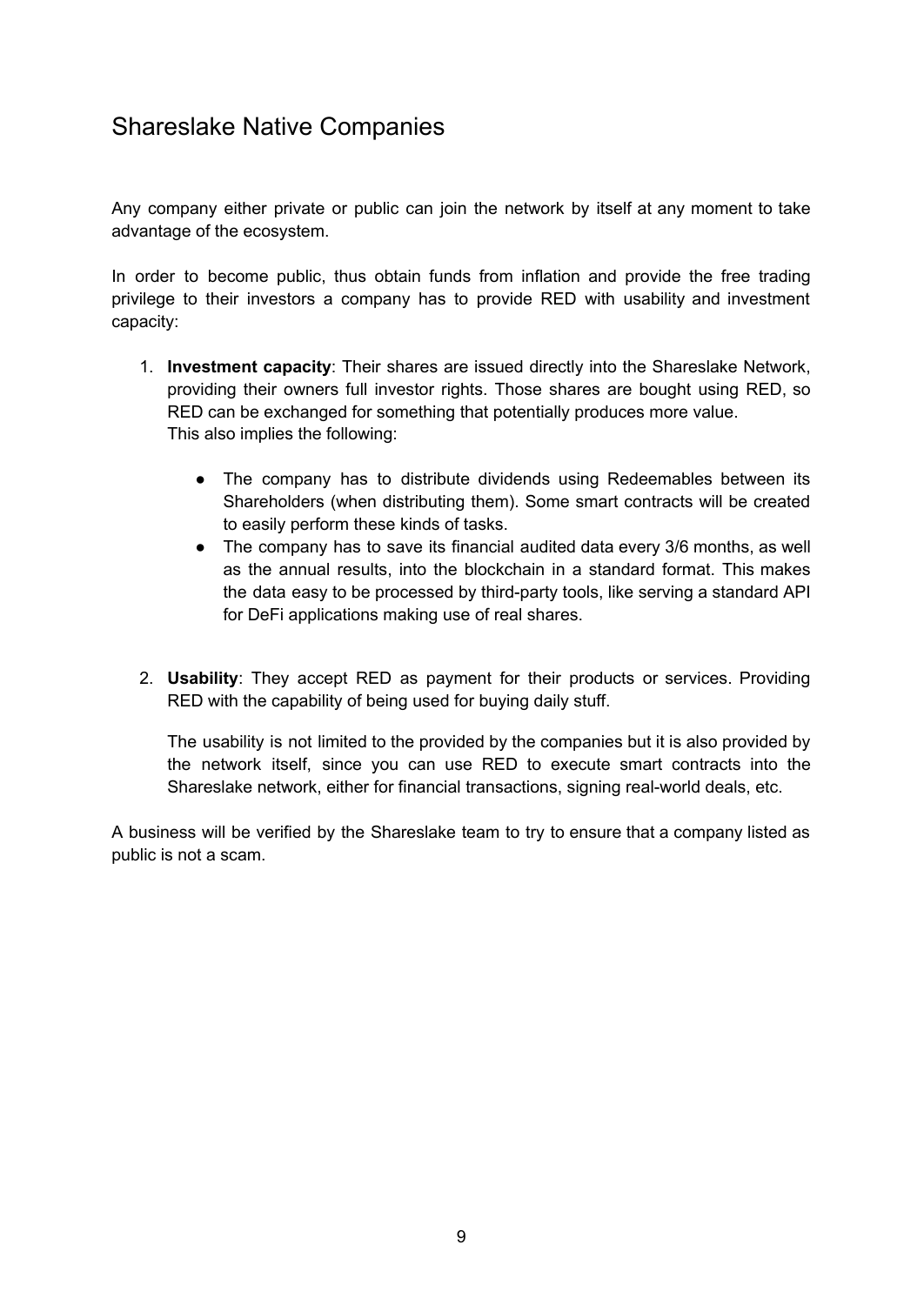# <span id="page-9-0"></span>Shareslake Economy

Public companies will receive continuous rewards for as long as they remain public. The funds for those rewards will come from Redeemable inflation.

The Shareslake network has been designed to distribute **at least** 5% over the total public companies' market capitalization annually as a reward to those public companies (which does not mean that every company will receive a 5% over its capitalization annually).

The Redeemable inflation is introduced into the Shareslake economy by:

- Rewarding public companies for providing the Redeemable with usability and investment capabilities.
- Paying back public companies' trading fees. Which will also implicitly distribute the inflation between the validator pools.

The Shareslake economy can be summarized as calculating the appropriate network fees depending on the RED value measured in fiat and the total public companies' market capitalization allocated into the network.

The conditions to maintain a functional model are the following:

- 1. The inflation must be low to maintain the RED value over time, but enough to provide public companies a relevant amount compared to its own size.
- 2. The inflation must cover the trading fees and still remain enough to provide funds to the public companies. So, the trading fees must never overcome the inflation amount. Or, what is the same, the fee per transaction must be always smaller than the company reward for that transaction, extended to the whole set of transactions. (See Avoiding fraudulent [transaction](#page-11-0) section)
- 3. The network fees must be small enough to be able to fulfill statement 2 but still preserve network security against DoS attacks by making network flooding prohibitively expensive. It is important to keep in mind that a small network fee is relative to how much the RED is worth when exchanging it for fiat currencies.
- 4. There must be a fair distribution of the inflation between the public companies.

The network fees also depend on the total market capitalization of public companies allocated into the network (the network fees are also be set to cover operation costs and include a benefit for the operators).

<span id="page-9-1"></span>Public Companies Rewards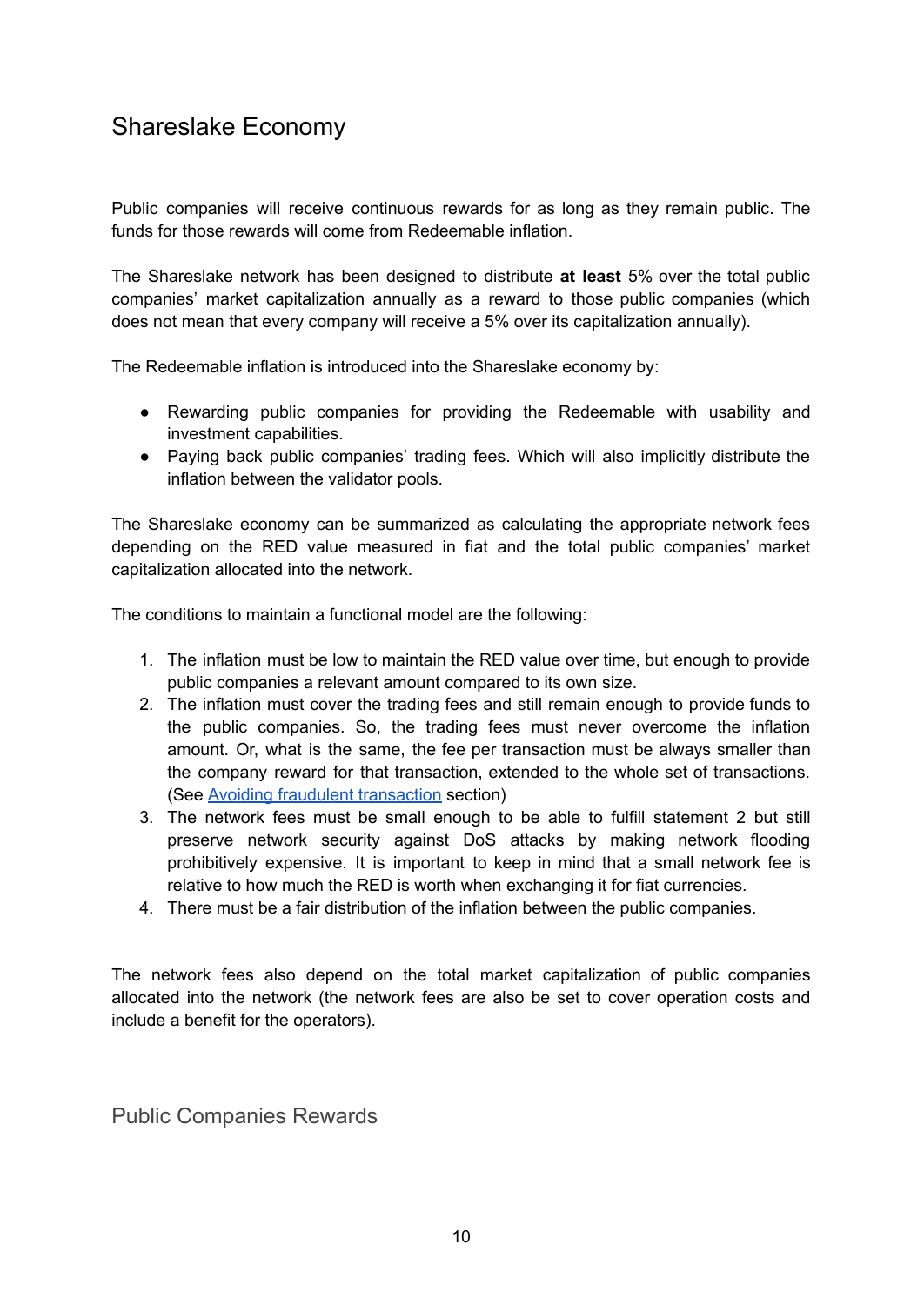At the end of each epoch, the inflation generated (12328.76712 RED) will be distributed in the following order:

- **2%** for the Shareslake's team
- 98% that will be distributed as follows:
	- **a maximum** of 49% (**50%** over all the fees) in reimbursing the stock exchange's investors' transaction fees.
	- **a minimum** of 47,04% (**48%** over all the fees) in distributing funds to public companies.

Note that, first, the investors' fees will be covered, after that, the remaining amount of Redeemable will be distributed between public companies. Also, the percentages above are not fixed and they could be changed if required.

The rewards are based on the company's capital negotiated into the Shareslake Stock Exchange. Since we use the company's capital negotiated, **every transaction of the shares of a company will increase the funds the company will receive**.

This way of distributing funds also **helps to reduce short-term volatility**. Imagine a company that has an issue and a large number of its shares are sold making the price fall down. That will produce a volume that will make the company get more funds when distributing the inflation, so the massive sell-out is producing a benefit for the company, keeping the stock price. Also, the company will own more funds to solve the issues and recover from the downstate.

There are 2 exceptions in which instead of distributing the inflation all the RED will be burned:

- Receiving a DoS attack during an epoch. If during an epoch the network receives a DoS attack, at the end of the epoch the Redeemables won't be distributed, thus, the fees won't be reimbursed nor the companies will get a reward. All the inflation from that epoch will be burned. This avoids financing network attacks through the Shareslake Stock Exchange.
- There is a minimum price of each Redeemable depending on the total market capitalization. Having certain total public companies' market capitalization measured in a fiat currency, the RED price has to be a price that makes the 5% of the total market cap to be at most 8640000 Redeemables.

If during an epoch, the restriction above is not fulfilled, the distribution of Redeemables won't take place for public companies, but it will for the rest (i.e. Shareslake's team and reimburse investor fees).

With that restriction, we assume that the public companies as a set are in charge of providing the Redeemable coin with a value, if they do not reach their target the reward is not distributed, thus, the annual inflation will be less than the expected and the value of the Redeemable will rise.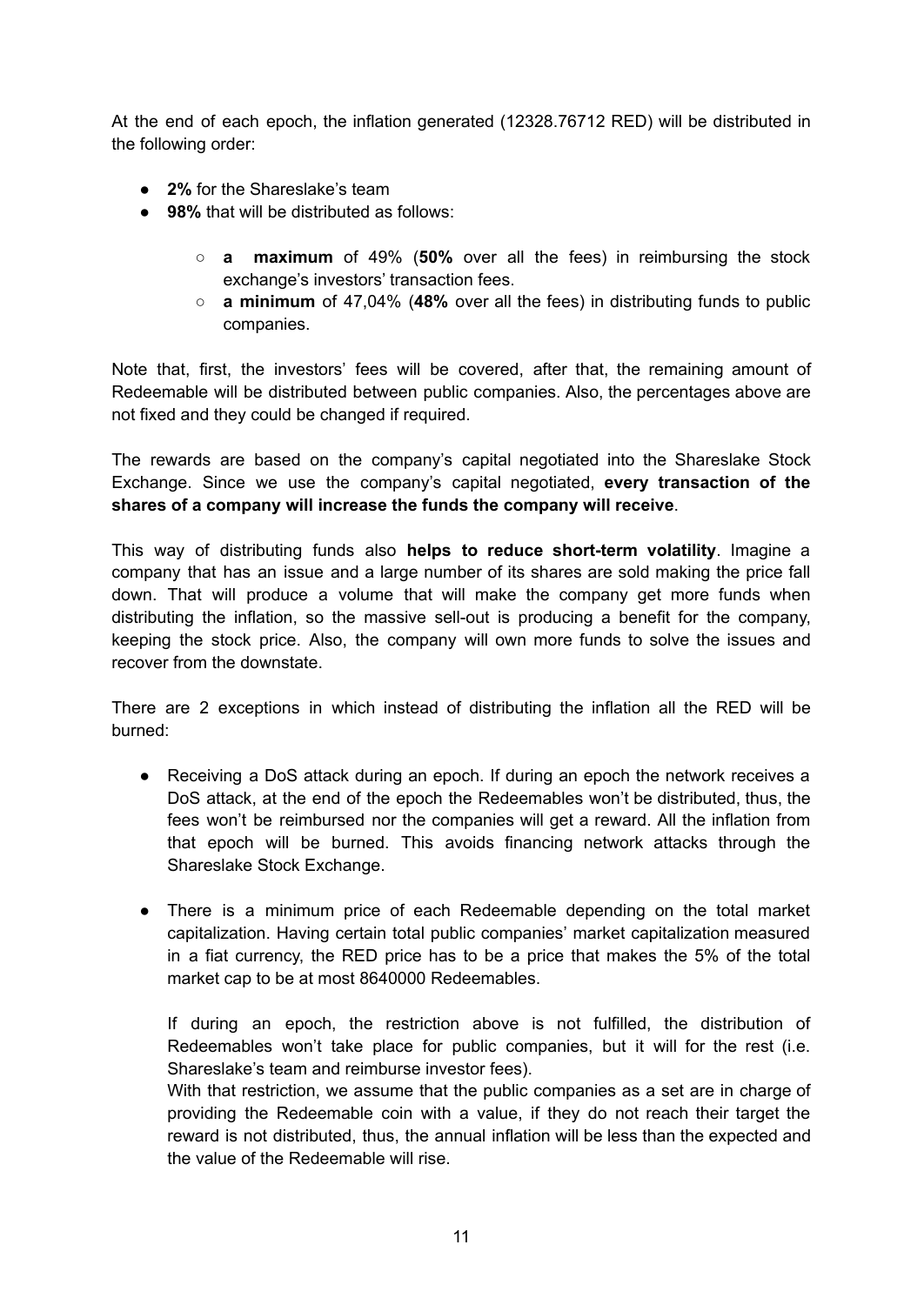This restriction also guarantees that we never run out of Redeemable to reimburse the fees to investors so the economy continues working as expected.

Finally, to make the distribution of rewards fairer between public companies, **the protocol does not allow the distribution of more than 2% over its own market capitalization to a single company**. Note that, a 2% over the company's market capitalization is usually a high amount compared to the revenues since a company usually trades at some valuation multiple that represents future growth.

#### <span id="page-11-0"></span>Avoiding Fraudulent Transactions

Since a company's inflation allocation depends on the capital negotiated by the company, it could happen that an insider decides to perform several transactions with the objective of increasing the inflation allocation for his company.

It can theoretically happen, but since the only transactions that count are the ones performed into the Shareslake Stock Exchange, such insider would need to perform the transactions in the market like any other investor, so such kind of trading will be associated with a high risk for the insider of losing its money.

The only possible scenario would be for a company with a really small volume, in which an insider can place both buy and sell orders at the same limited price, in which case, he would be exposed to a second investor to show up and intervene in the operations for a minimal reward since the company volume would be so low that the company will get almost nothing when competing for the inflation with the rest of the companies.

So, in short, we avoid fraudulent transactions making them dangerous for the person performing them.

Also, in the improbable case that an insider gets all its fraudulent transactions to be executed properly, the company rewards are still limited to 2% of the capitalization, so the impact is limited for the rest of the companies.

#### <span id="page-11-1"></span>Free of Fees

Every transaction in the network needs to have an associated fee:

- The fees protect against DoS attacks by making flooding the network prohibitively expensive.
- The fees serve as the incentive for network operators. Network operators can deploy new nodes to participate in the PoS (Proof of Stake) validation protocol in order to obtain a reward for their work and the resources they are providing.

The network fees cannot be directly eliminated from the market trades, because it won't be fair for network operators and we would be compromising the network security.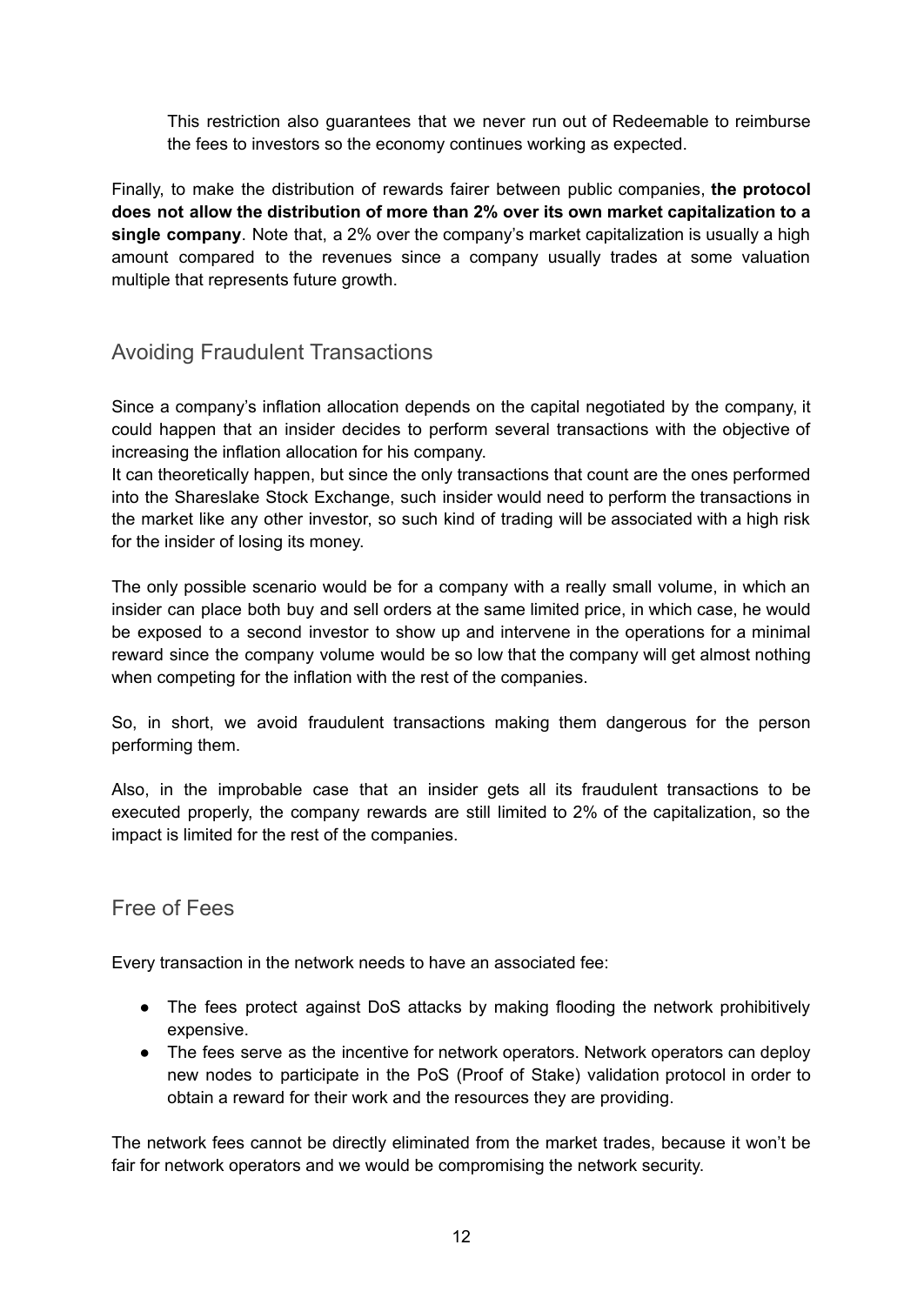Shareslake solves the **removal of the fees by including a reimbursement process** on the Shareslake protocol.

A trade is always composed of a selling and its corresponding buying operation. Placing any of those operations in the market requires a network fee that will later be reimbursed by the protocol.

To maintain a fair environment, the fees to reimburse each company's investors will also serve as a penalization for the resources used by that company trades. That penalization will be applied by discounting from a company's rewards the fees of its investors. This also encourages investors to create a few big transactions instead of several small

There are just 2 exceptions for the reimbursement to happen:

ones.

- Transactions that are never executed. This is, buy/sell operations not matched with any respective sell/buy operation. This guarantees that the orders placed into the exchange contain reasonable prices that the rest of the people are willing to accept. So, in case a non-realistic operation is submitted and it is never executed, the investor needs to cancel it, incurring in both fees: one of the transactions to place the order and the one from the transaction to cancel the order.
- The network receives a DoS attack. If during an epoch the network receives a DoS attack, at the end of the epoch the Redeemables won't be distributed, thus, the fees won't be reimbursed nor the companies will get a reward. All the inflation from that epoch will be burned. This avoids financing network attacks through the Shareslake stock exchange.

The fees reimbursement will also serve to distribute the inflation to the network operators through the validation pools. The transaction to send back to an investor the fees he paid will also have an associated fee, the new associated fee will be paid back to the investor using inflation, and the validation pools when processing such a transaction will earn that new associated fee that proceeds from the inflation. So, in the end, the network operators can get up to 50% of the inflation.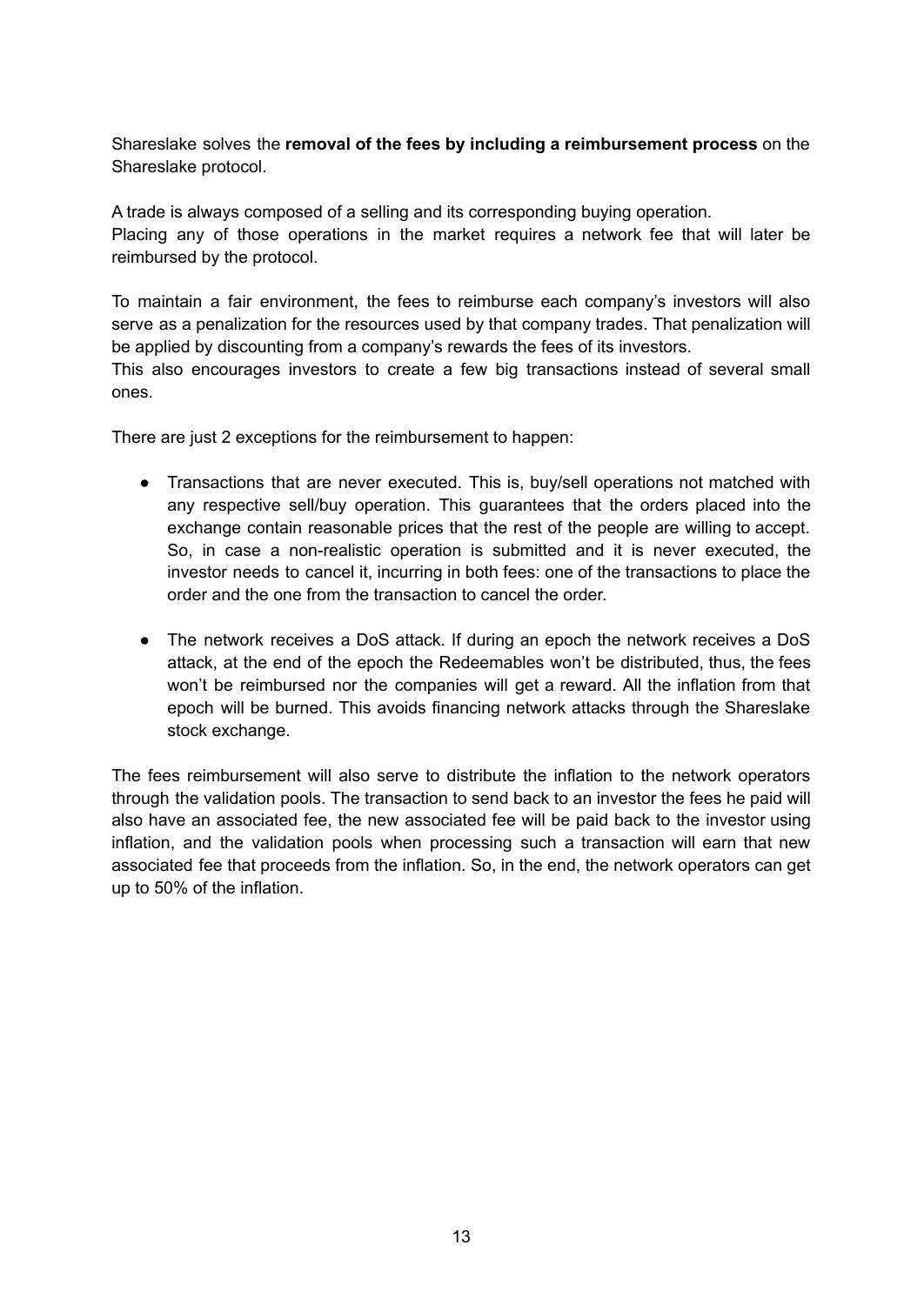# <span id="page-13-0"></span>Shareslake Stock Exchange

There will be a new document describing only the Shareslake Stock Exchange in depth. Nevertheless, we need to provide some basic information for completing the Free of [Fees](#page-11-1) section.

The Shareslake Stock Exchange will support two kinds of operations: Limit orders and market orders.

A limit order is an **order to buy or sell a stock at a specific price or better**.

A market order **is an order to buy or sell a stock at the current offered price at the market.**

When processing a limit order there will be, most of the time, a gap between the buy and sell prices.

Executing the orders at the specified price will maintain investors happy since they obtained the price they wanted to, while the protocol can take advantage of that gap.

The Shareslake Stock Exchange will use that gap for two purposes:

- 1. As an incentive for the matchmaker, **anyone can become a matchmaker** and benefit from it.
- 2. As the fee for the transactions that will be used to reimburse the investors' fees.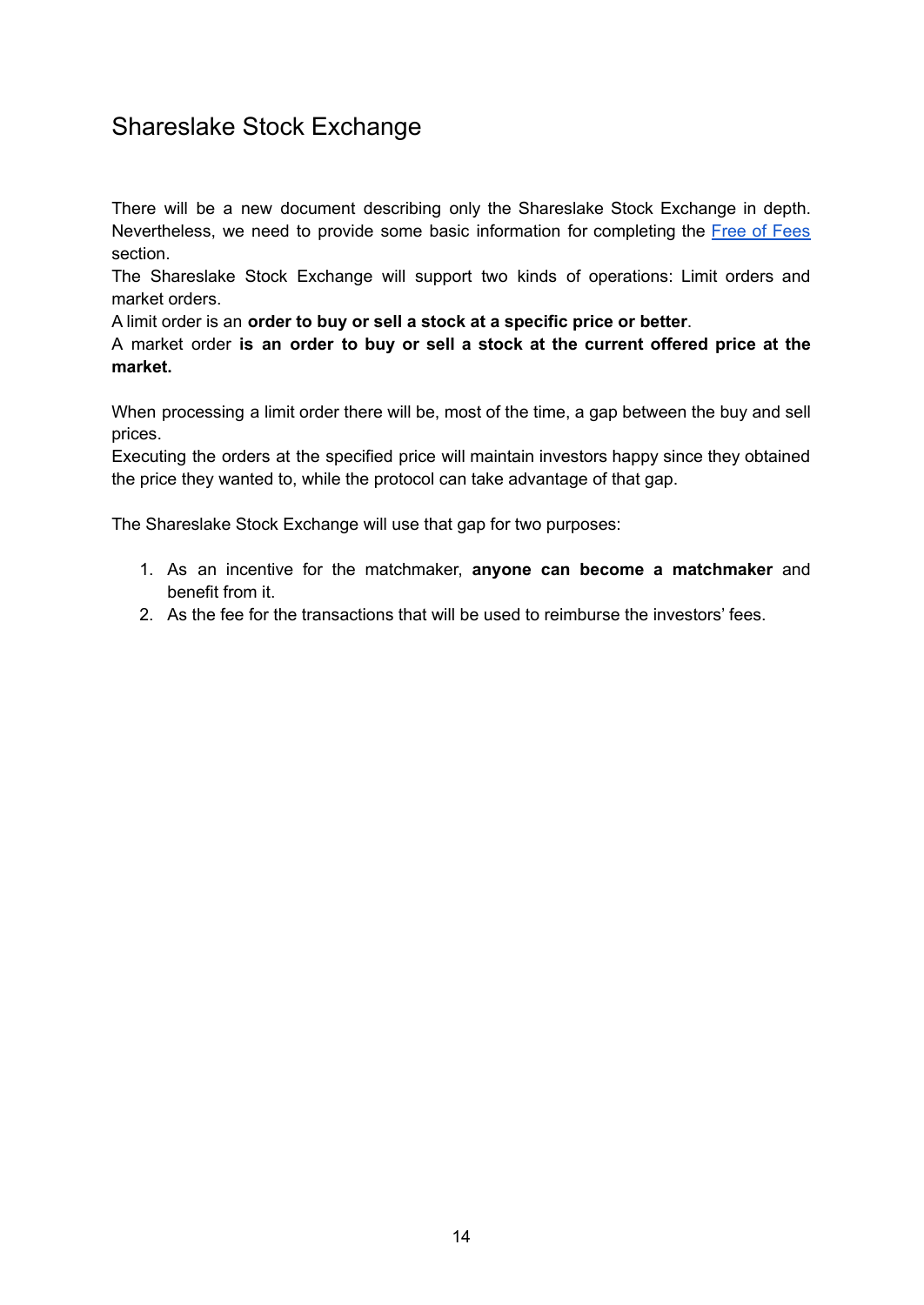# <span id="page-14-0"></span>Shareslake Ecosystem

To finish, this section describes briefly the Shareslake vision about the entire Shareslake ecosystem.

The ecosystem is developed around the Shareslake network, which is compatible with the software of the Cardano ecosystem due to its own nature.

We aim to create an ecosystem for companies' financial management. That means the main objective is to make financial processes easier and open, allowing everyone to create new automated processes for their workflows that can also be used by others, either for personal or enterprise financial management.

It is even possible to develop a company based on creating software to be used by other companies for its own financial management based on the Shareslake network.

Some examples of what is possible using the Shareslake ecosystem are salary payments, controlling who can own the shares of a private company, distributing dividends, managing automated shares vesting processes, companies board voting processes, etc.

There are an infinite number of new possibilities on the Shareslake ecosystem, probably more than we can think of.

The ecosystem is also an important part to maintain the network running properly. When smart contracts are executed, the associated fees go to the validation pools as rewards for their job. The more applications running on the network, the more incentives validators will receive to continue performing a good job on validating transactions.

The Network will start by supporting only company's shares, but it will be evolving to support other types of financial assets, like bonds or options.